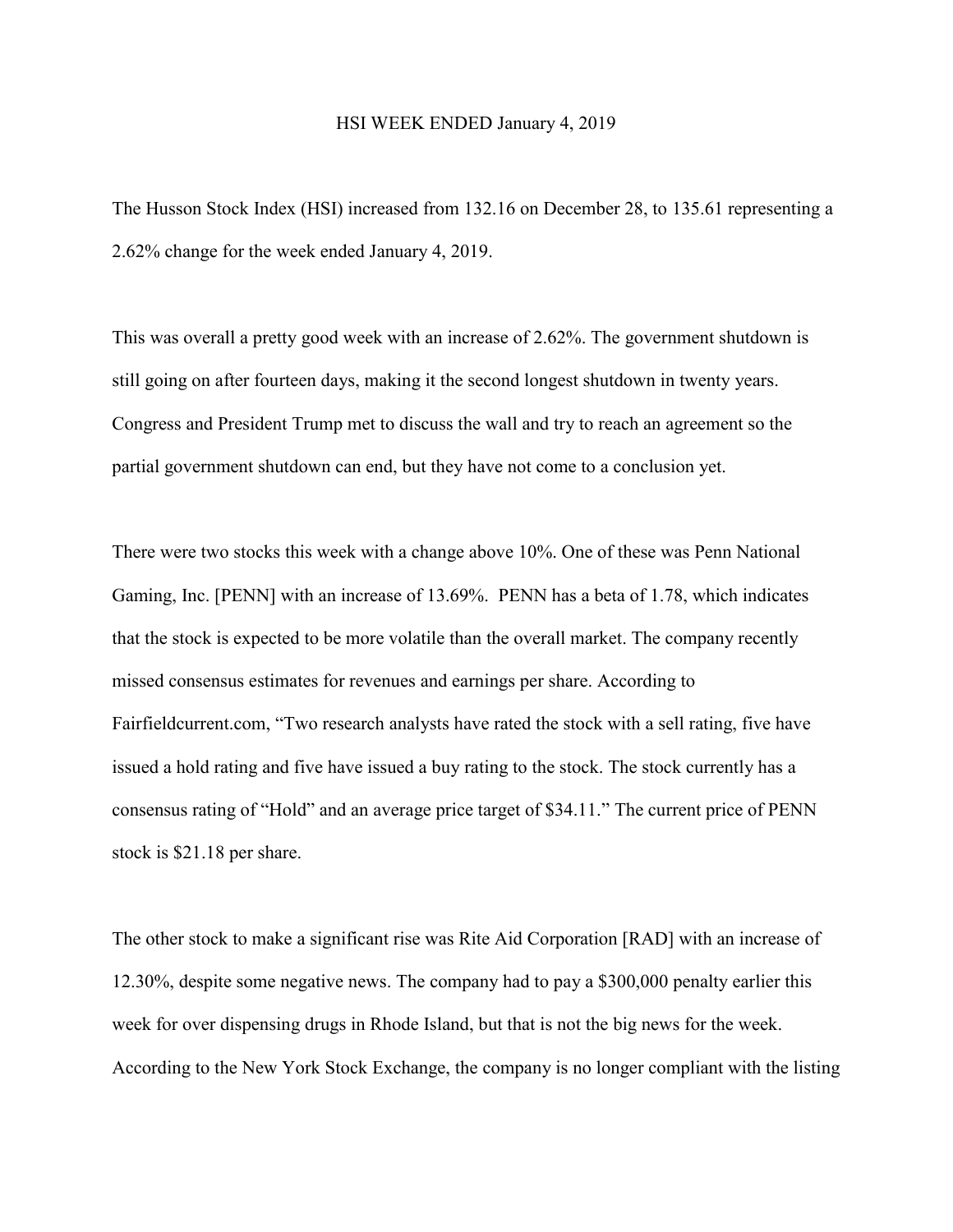standards as the 30-day average of a company's listed stock is supposed to be at least \$1. Rite Aid made a public statement on Friday addressing the issue. The company is looking into a variety of options on how to fix this problem, including a reverse split to help increase the stock price. The company might also pursue a merger based on its EnvisionRx Options pharmacy benefit manager subsidiary. RAD has six months to bring their stock price up or the company will be delisted.

The HSI was developed by Marie Kenney, while a student at Husson University, in consultation with Associate Professor J. Douglas Wellington. The index is currently being tracked and analyzed by Husson student Mairéad O'Sullivan. The HSI tracks and analyzes 29 companies that are considered to have an effect on the Maine economy. These companies are either based in Maine or have an influence on the Maine economy through employment, and overall presence in the State. This price-weighted index offers a numerical break down of Maine's economy to help provide a better understanding of Maine's economy. The analysis looks into the events of the week and tries to explain significant changes in the stock prices of the companies that comprise the Husson Stock Index.

References